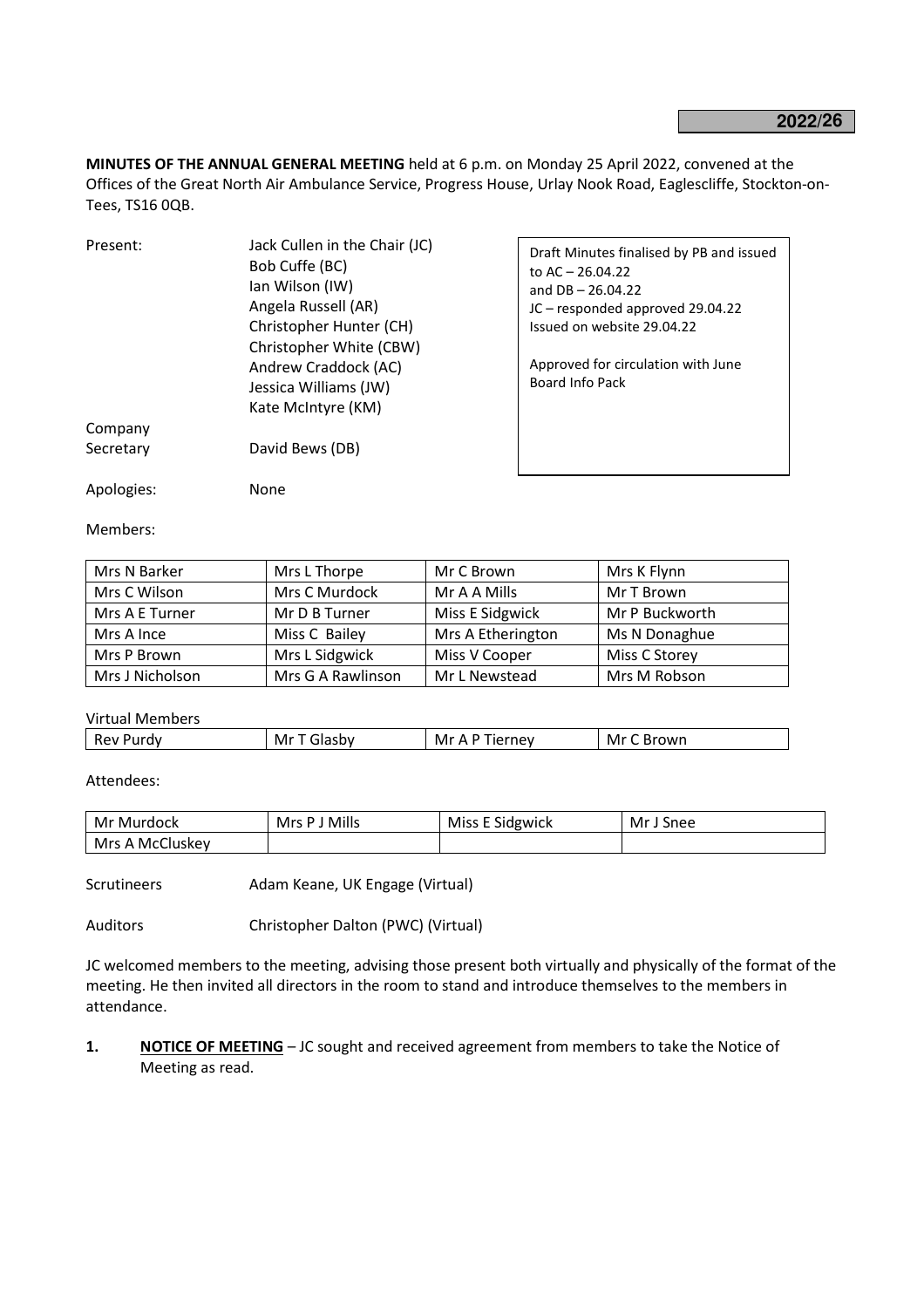# **2. ANNUAL REPORT AND ACCOUNTS, REPORT OF THE DIRECTORS ON REMUNERATION AND RE-APPOINTMENT OF DELOITTE'S AS AUDITORS**

 JC advised members that the Annual Accounts, Directors' Report and Annual Business Statement together with the Auditors' report thereon, had been available to members on the website since 25 March 2022.

 JC introduced Ms Sophie Bendelow, the representative from the Great North Air Ambulance Service (GNAAS) to the meeting who presented on the life-saving work of the charity. JC then followed this with the presentation of a charitable donation in the sum of £500 as a gesture of thanks for the use of the venue.

# Chair's Introduction

 "I will leave Andrew to cover our financial and business performance in a bit more detail in a few minutes. But I'd like to take this opportunity to share my personal highlights of our Society in 2021.

I think it's fair to say that we had hoped that 2021 may see us return to some semblance of normality, but most of the year only served to provide iterations of what we had experienced the year before, with Covid very much front-and-centre. Yet, despite external pressures, not least a third national lockdown in January, I am pleased that our Society delivered some fantastic achievements in 2021. After a tough 2020, our Society's business and financial performance bounced back very robustly, aided by strong leadership and upon previous investments within the business. Andrew will say more about this later.

We continued to invest heavily in improving our member proposition. Today we have a more efficient, secure, and resilient operation than ever before. And we believe the new foundations we have laid, and on which we will continue to build and develop, will provide our members with greater and quicker services and functionality.

Andrew will say more on this later but my key message to our Members and Colleagues is that your Board is embarked upon a strategy that will continue to invest heavily in the business, thereby improving the services and products we can offer, whilst ensuring we continue to provide our Members with the high levels of personal service you expect. 2021 saw us make some great strides in this endeavour, a highlight of which was the implementation of a state-of-the-art Mortgage Processing system which has significantly enhanced processing times, made decisioning much easier and quicker and has enhanced our ability to help people move into their own homes. Our investment will continue into 2022 and beyond, which will see us deliver a more modern, efficient, vibrant and sustainable Society but one that will remain rooted to our principles and our community.

In 2021, we underlined our commitment to the High Street by relocating our Redcar branch to a larger, more prominent location. Having that physical presence is something we prioritise as a business and something which our members truly value. And we will continue to invest in our branch network.

During 2021 we launched our new Community Impact Strategy. Part of this strategy was to ensure our branches were empowered to support local initiatives and overall, it has resulted in deeper engagement with many local charities and good causes, at a time when they arguably needed it the most.

Our fantastic colleagues continued to volunteer throughout 2021 in all sorts of ways, including assisting the fight against Covid by stewarding at vaccination and testing centres. I was also personally delighted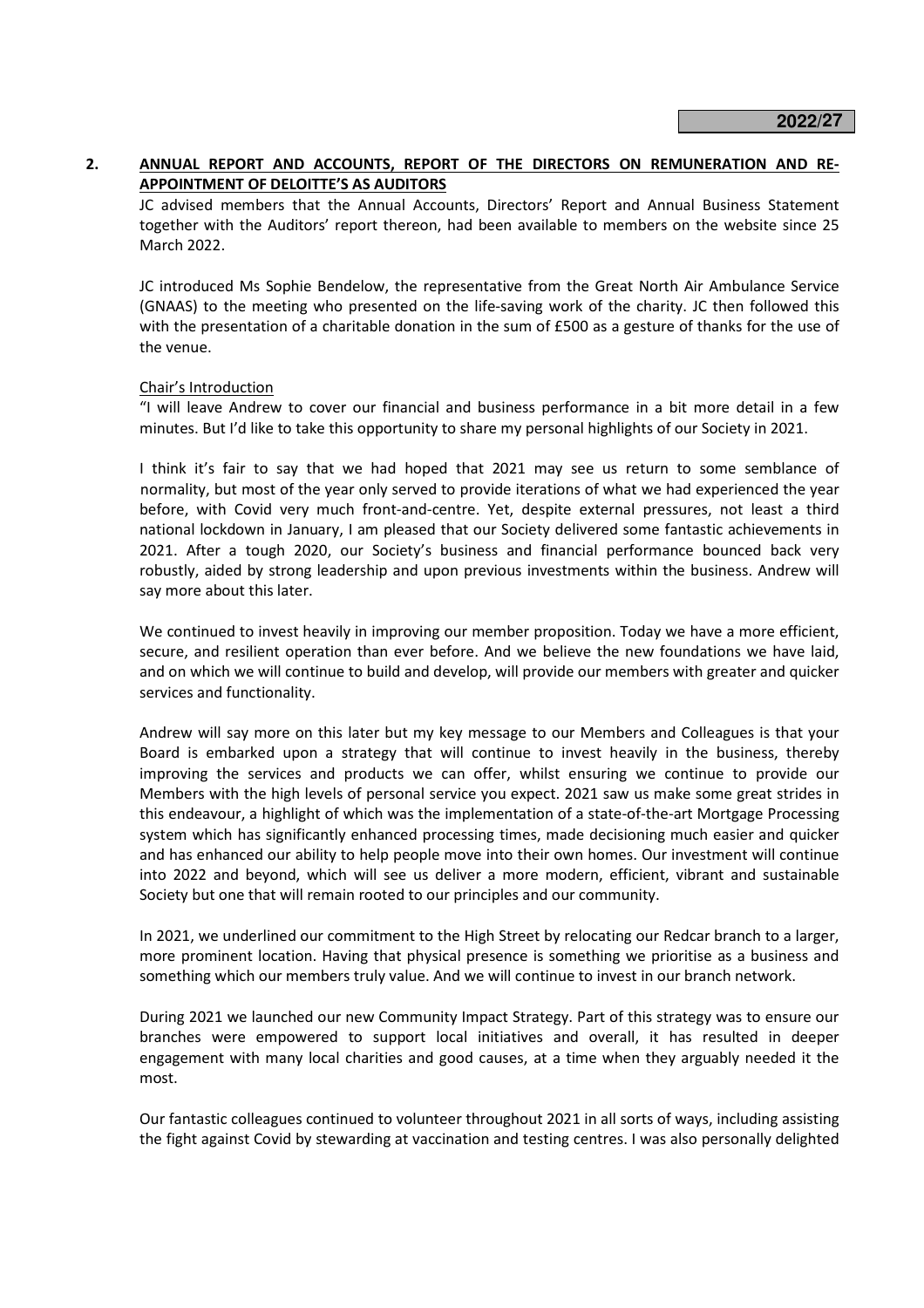that the Board agreed to top-up our 5% Pledge pot, to offset the reduction in funds due to lower Society profits in 2020. This meant that we were able to donate £88k to 28 good causes throughout our heartland.

I am also very proud that our Society was recognised by several industry awards in 2021. This included being named *Best Building Society,* twice. We were also named Best Self-Build Lender, reinforcing our position as a leading self-build lender.

As 2021 drew to a close, and off the back of the COP26 summit, Darlington Building Society developed its strategy on Climate Change. Your Society pledges to operate a sustainable business that manages its impacts on climate change, and supports the transition to a greener, net zero economy. Work on this will continue throughout 2022.

Finally, in December 2021, the Bank of England raised interest rates for the first time since 2018. Further increases have happened in 2002, with more expected later this year and we will seek to reward our loyal savers as much as we can, balancing with the needs of our borrowers. This is underlined by the absolute necessity of maintaining a prudent financial position of the Society as a whole.

Looking forward to 2022, we recognise the economic environment is getting tougher with high inflation and costs continuing to increase for everyone, but especially for more vulnerable Members. We expect that rising energy bills, increasing cost of living expenses and mounting global tensions will further impact households and put pressure on affordability. That's why our Society will continue to be agile in understanding and responding to our members' personal circumstances and needs, taking a supportive and sympathetic approach wherever possible to help where and how we can. And although the pandemic is waning, its impact could affect many aspects of our lives for the foreseeable future. Political and economic unrest remains very front of mind with resolution difficult to predict. However, your Society remains a consistent presence both on your high street, at the end of your telephone or through your emails. We are in a very robust financial position, and that will enable us to deliver even bigger changes and improvements in the year ahead.

I would like to take this opportunity to thank our Chief Executive, Andrew Craddock, for his outstanding leadership and to every single colleague at the Society for their unfailing commitment to improving our Society and their dedication to serving our members.

I remain incredibly proud to be your Chair and be involved in a Society that is going from strength to strength, building on the firm foundations laid over many generations. However, that success has always been reliant on the loyalty and support of our members, and of the communities in which we operate. To all of you, I say Thank You. I'd like to finish by thanking you for being here today in this wonderful venue, and for your continued dedication to the Society as members.

Many thanks for listening and I will now hand over to our Chief Executive, Andrew Craddock.

## CEO Presentation

"Good evening ladies and gentlemen, may I add my welcome to that of Jack, and echo his comments in thanking the Great North Air Ambulance for allowing us to use their base as a memorable venue for this event

Over the last couple of years, I have found myself using a lot of words that would never have been in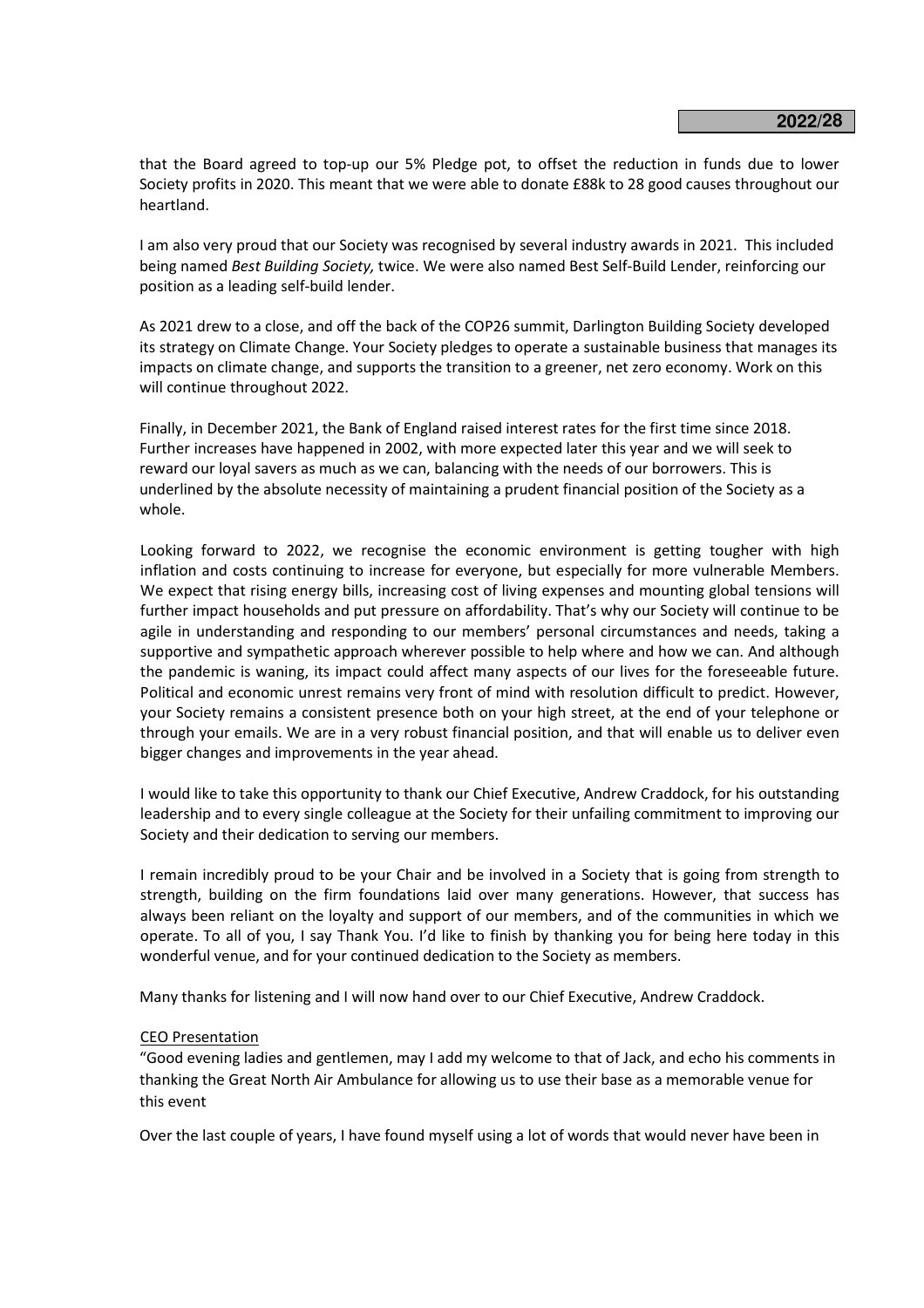## **2022/ 29**

#### my vocabulary before 2020

Words such as:

- Lateral Flow Tests
- Hand Sanitiser
- Face coverings
- Social distancing.

We have all faced our own individual challenges over the last couple of years and my thoughts are with all those who have had their own personal suffering through the pandemic

The Society has also had to adapt and change to ensure that it looked after its people and members and continued to operate – providing access to cash, looking after members savings and helping members to continue to achieve their dream of owning their own home

It has not been easy, but everyone involved has played their part and stood up to the challenge. I am very proud with the way we have managed to keep operating and enabled the Society to keep all our branches and head office open throughout the pandemic, helping our members and supporting the local community

The Society has stood by its people, members and community throughout these difficult times, and I am very grateful and thankful to all our people and members who have continued to stand by the us

As the country is now opening up after the pandemic, it is a pleasure to be able to be with you all here today in person at our 166th Annual General Meeting

This evening I will be focusing on three things:

- 1. Our financial performance
- 2. How we stood by our members, people and the community in 2021
- 3. The future

Despite the effects of the pandemic, I am delighted to be able to report strong trading results for 2021, a profit before tax of £3.2m, delivering what I believe is a record profit in our 165-year history. I can't be absolutely certain of that, but I have looked back 21 years to 2000, and it is certainly the highest profit since then.

I am also delighted to report strong growth in our balance sheet, with total assets now more than £750m or to put it another way more than three quarters of a billion pounds. And reserves of just under £50m, to ensure we retain the financial strength to withstand unexpected shocks in the future.

Whilst size isn't everything, this scale does give us a stable revenue base and the ability to generate economies of scale.

The profit for 2021 of £3.2m is significantly ahead of the £0.7m achieved in 2020, due to a few reasons.

Firstly, the 2020 accounts included several one-offs associated with the pandemic, which were not a feature of our accounts in 2021

Secondly, the rebound in the UK economy and a robust housing market, underpinned by pent up demand after the closure of the market, the stamp duty reduction and a desire by many to move to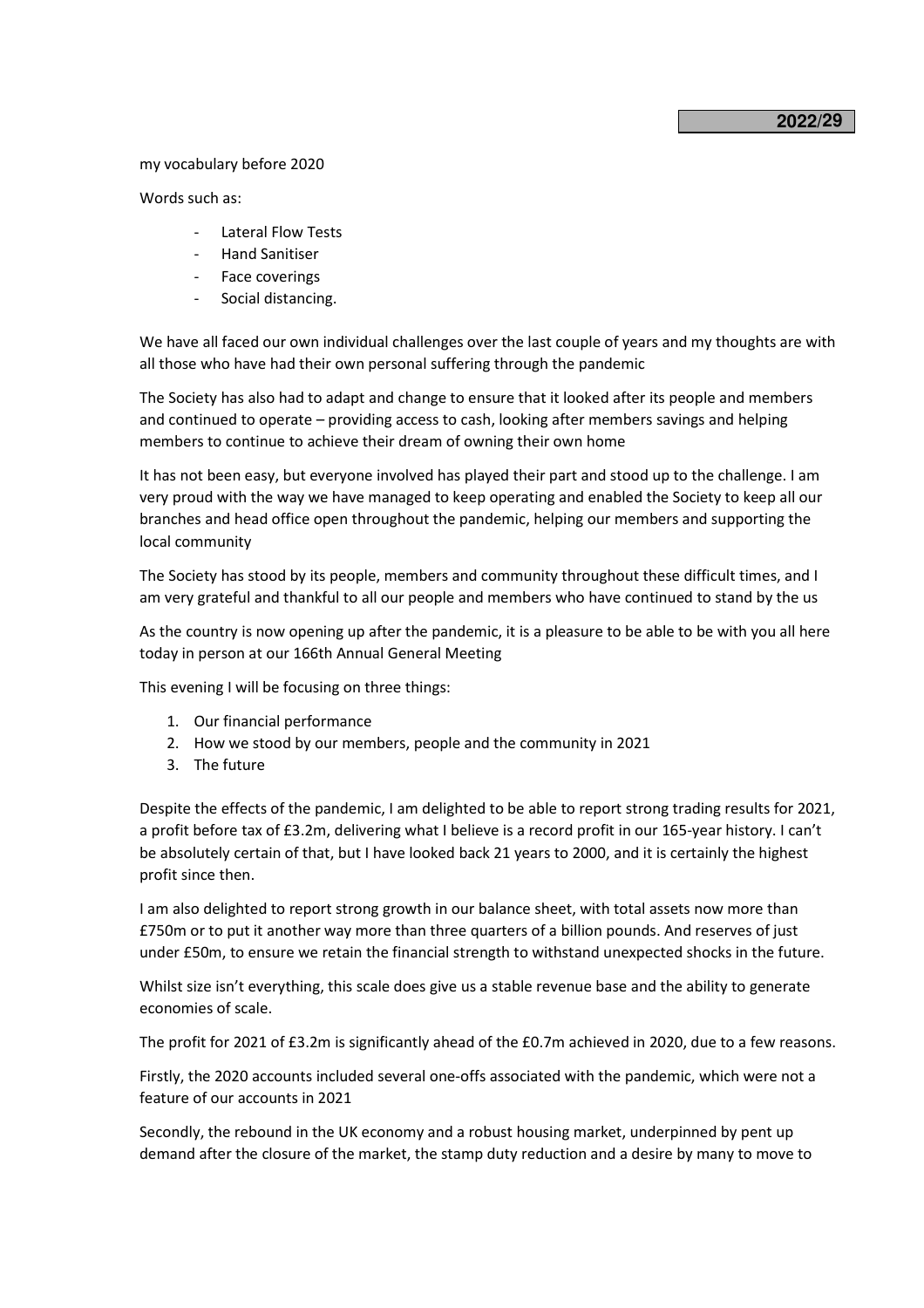more rural locations with bigger gardens and more space to work from home, generated higher lending and consequently higher interest income from our mortgage book.

Gross lending in 2021 was £155m and of that £17m helped first time buyers onto the housing ladder and £32m helped people realise the dream of building their own home.

Thirdly, although costs increased, they did not increase as fast as revenue, hence a higher profit.

The increase in costs enabled us to continue with our programme to modernise and upgrade the Society, to deliver competitive products, an outstanding service to our members, to provide important and enjoyable jobs for our people in a safe and welcoming environment, and to improve our infrastructure. Some of the projects completed during the year included:

- 1. A new digital telephony system making it easier to communicate with us.
- 2. Relocating and refurbishing our Redcar branch.
- 3. Implementing a new digital platform for brokers to submit new mortgage applications.
- 4. A new website to enable members and brokers to access our products and services.
- 5. Migrating our IT infrastructure to the cloud to improve resilience, functionality and security.

Whilst many firms battened down the hatches in 2021 and stopped any development, we decided it was right to continue to invest to secure an even brighter and more resilient future for you, our members.

We believe:

It made sense to facilitate home working for our people and support their health and wellbeing

It made sense to improve our digital communication when many members felt uneasy or apprehensive about visiting branches in person

It made sense to digitise our mortgage applications to accelerate our processing times in a booming housing market and

It made sense to double down on our commitment to local high streets by continuing to invest in our branches – over the last couple of years we have refurbished branches in Guisborough, Barnard Castle, Yarm, Northallerton and Redcar. And this year we have recently refurbished Stockton and will be moving on to the remaining branches in Darlington, Bishop Auckland and Middlesborough

It made sense to continue to invest in our service to maintain our Net Promoter Score at +86 and our Member Service Score at 98% - both ahead of the rest of the Building Society sector

Savers have not had it easy over the last few years as we have been living in a historically low interest rate environment. I know this first hand as I look after the savings of my 87-year-old mother who relies on the return from her investments to provide an income to live on.

As a Society we have tried hard to look after our savers and stand by them in this difficult market. But it has not been easy as we do need to balance many different factors when setting our interest rates.

We have managed to continually pay significantly above the market average, throughout 2021, and as Jack mentioned earlier as the Bank of England has now started to increase Bank Base Rate, we are looking to pass as much of this increase as we can onto our savers.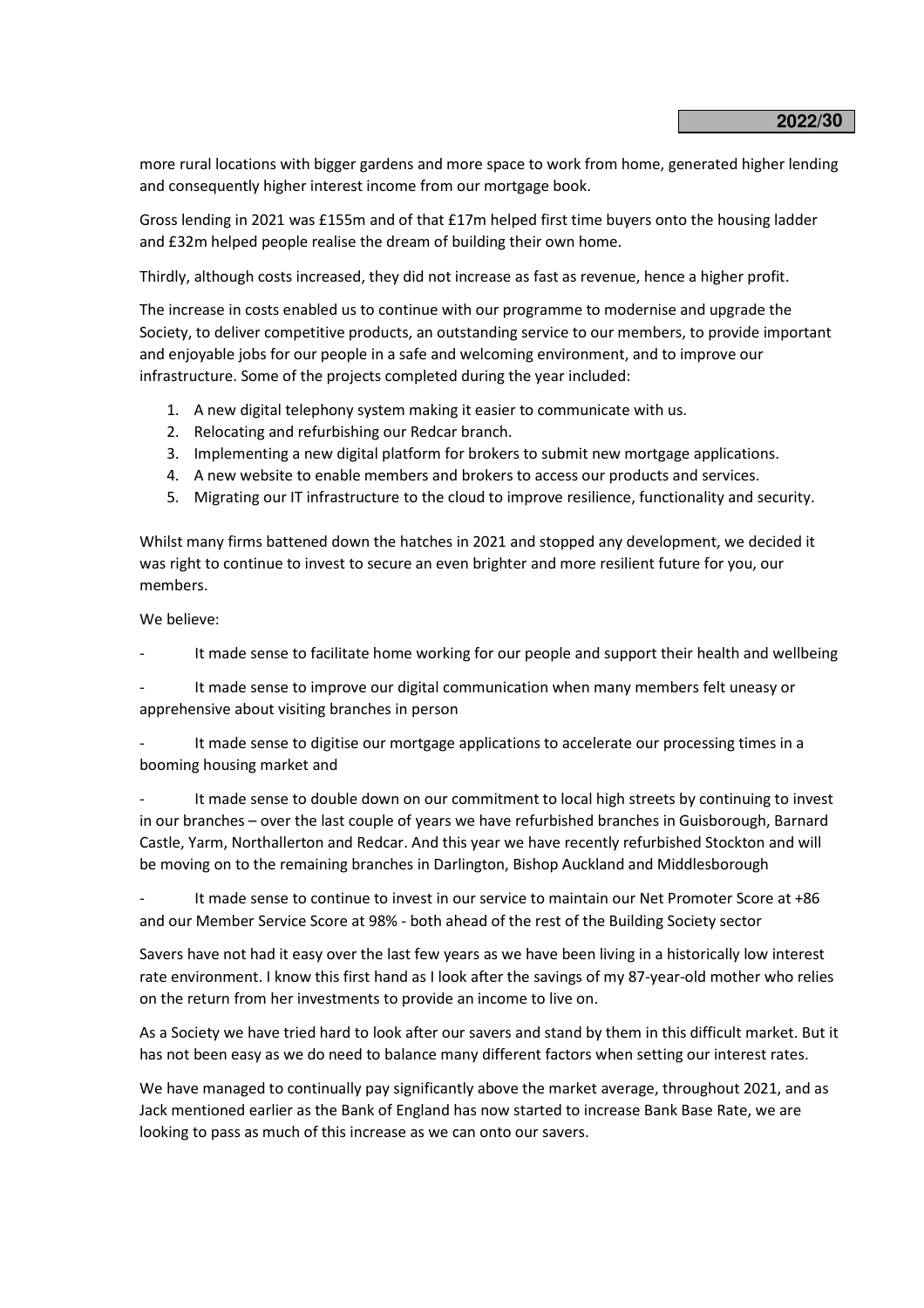This year the vast majority of our variable rate savers have had three increases to their rates, and with the Bank of England expected to increase rates again in May, we are hoping to be able to reward our savers yet again.

During 2021 we launched several new savings accounts including:

- 1. An Affinity Savings account, which Jack has already mentioned and
- 2. A green savings account, where for every green savings account opened, we plant two trees to help offset carbon emissions. I believe that there are several volunteers in the audience this evening who helped to plant the first batch of 500 trees just a few weeks ago at the base of the Clervaux Trust just outside Darlington.

In many ways, 2021 was even harder for our people and members than 2020 because no one expected the pandemic to drag on so long. Throughout the pandemic we prioritised the health and wellbeing of our members and our people and this continued through 2021.

A lot of my colleagues have found the last couple of years really tough, and that's what makes the performance of the Society even more remarkable. I'm just incredibly proud and humbled by their tenacity, hard work and humour.

It is enormously fulfilling to watch colleagues progress in their careers, landing their dream roles and growing in confidence along the way.

Darlington Building Society was earlier this year named an 'Outstanding place to work' in the Best Companies awards, maintaining our 2-Star accreditation for the second year running.

During 2021 we launched our refreshed Community Impact Strategy, which provided our people with a framework to continue to get involved with good causes and make a difference to our local communities.

And the results are astonishing.

Through our pledge to donate 5% of our profits to charities in our heartlands, in collaboration with County Durham Community Foundation, we donated £88,000 to 28 good causes.

Fifty local charities have connected with our branches and head office as part of our Local 5 initiative, to take the partnership one step beyond simply money.

As well as sharing our branch spaces, in 2021 our colleagues have dedicated around 900 hours to volunteering at our Local 5 charities.

Looking to the future, as we recover from the effects of Brexit and the pandemic, we are still facing into an extremely volatile and uncertain future, which will bring its own challenges.

The war in Ukraine and the cost-of-living crisis at home will impact on the UK economy and all of us, bringing with it mortgage affordability issues for both existing and new members and diminishing savings as these are used to pay for increasing costs.

So, it is so important that we carry on standing by our members, our people and our local communities.

We're looking at supporting existing borrowers to make sure they can keep up with mortgage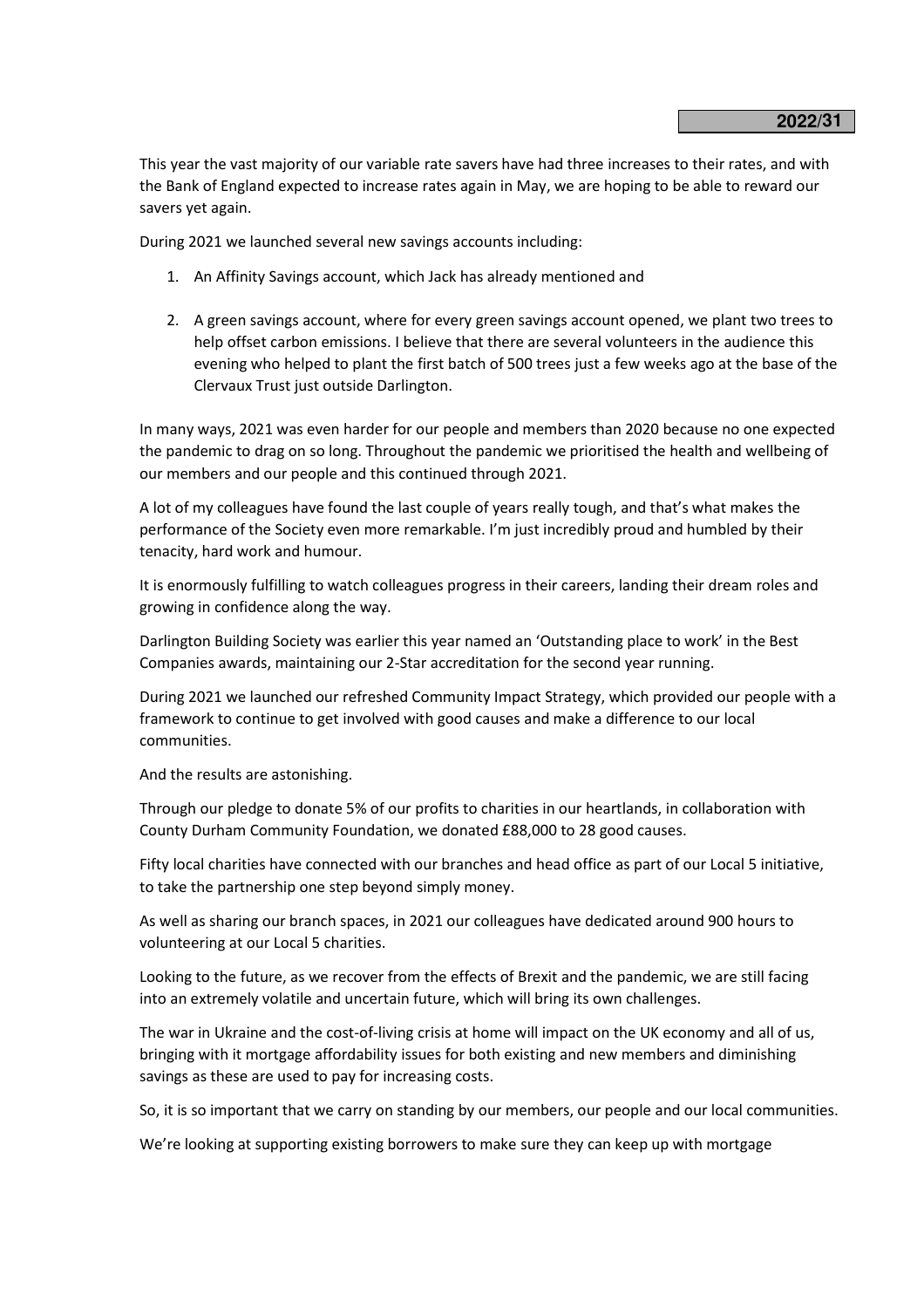repayments, while carefully assessing the affordability of new borrowers.

We'll help savers to make their money work as hard as possible through savings reviews and rewarding them with increased interest rates wherever we can responsibly do so.

2022 will see us focus more on environmental issues and improving our inclusion and diversity. As we navigate the path to becoming a greener Society, we want to do our bit to help the country to net zero.

So, we must educate ourselves, as well as our borrowers and savers.

We will continue to support local communities with our pledge to donate 5% of our profits and will increasingly look to expand our support by sharing our spaces, volunteering and helping communities with financial education.

In terms of innovation, Darlington Building Society is the first lender to sign up to the Government's Help to Build scheme. I am truly looking forward to watching people realise their dreams of building a home of their own and hearing the stories behind them from our members.

My final thought is that, against all odds, it is staggering to see the positive difference we have made together as a Society in 2021. As a colleague, as a member, as a community partner.

I would like to thank Jack and the rest of the Board for their support to me and the Society through these challenging times, thank the executive team and all my colleagues in the Society.

This Society has a proud history with many generations of members contributing to the strength of the Society today. We must ensure that we continue to work together to ensure that generations of members in the future continue to reap the benefits of membership".

AC concluded his speech by introducing a short video showcasing the very essence of the Society and what we stand for – living our purpose of encouraging saving and supporting home ownership"

#### Questions and Answer Session

 JC thanked those members who had submitted a question and handed the floor to AC to facilitate the Q&A session.

AC requested DB as Company Secretary to provide the meeting with an update in respect of the AGM mailing error, which had incorrectly titled Christopher Ben White as Christopher Ben Wright on the proxy voting form. DB apologised for the error and advised that legal counsel had been consulted who had advised that providing no member had voted believing they were voting for an individual known to them as Christopher Ben Wright, then the vote would be valid, and to ensure this was the case, a mailing was circulated to all postal voting recipients advising of this position. Regrettably, due to timing constraints, the mailing exercise had to be concluded prior to the close of voting, and therefore, in haste, the external mailing company had issued the letters on plain paper rather than letterhead, which compounded the issue. AC advised those present that the Society was extremely apologetic for this error and acknowledged that lessons had been learned for future years. Mr D Turner (member) added that his mailing had arrived too late for him to intervene, had he found this necessary, however, he clarified this was not the case.

 AC then advised the meeting of a question which had been received prior to the meeting from Mr P J D O'Regan, in respect of the account opening process: -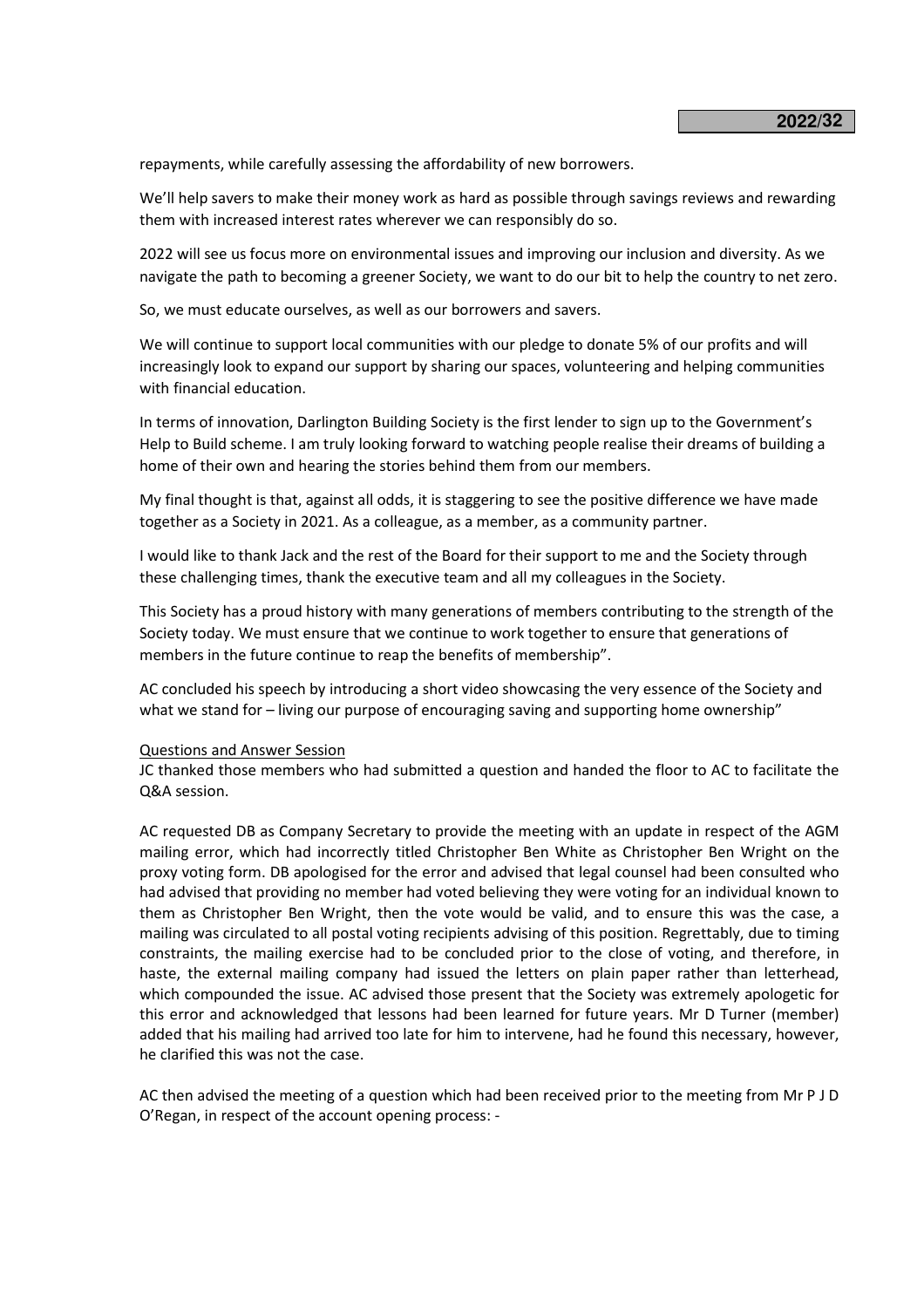# **"When opening a fixed rate account my ID was verified by paper documents. Why does the Society not use electronic methods which are used by other societies?"**

 AC invited CH to respond, who did so by stating that the Society recognises that the ID documentation requirements we have are out of line with some other Building Societies, however we have been working hard over 2021 to improve the savings account processes in 2022. He went on, to state that one of those improvements is moving to electronic ID with the expectation that we will move to this means of identity verification by the end of this year for new savings account and mortgage account opening. He concluded, stating that we expect 80-90% of our customers to be verified by electronic/ digital means in the future - with paper documents the exception. CH added that we are also working hard to improve more aspects of the savings account opening process, which we will communicate to members when appropriate.

A question was raised by Mr P Buckworth in respect of the Society's exposure to:

- a) Mortgage members experiencing difficulties due to the increasing cost of living;
- b) Exposure to the wholesale market, and
- c) The likelihood of members starting to access their savings to support them through the present cost of living crisis.

 AC advised that in respect of b), the amount referred to in the Society balance sheet was predominantly funding from the Bank of England through their Term Funding Scheme, which is fouryear term funding. Whilst it is the intention to gradually drive down this funding and replace it through retail inflows in the future, this can be achieved over the next four years. At the present time the Society has no exposure to the wholesale market.

 AC then referred to the question in respect of savers accessing their savings, advising that the senior team were constantly monitoring these risks and stress testing the savings book. The majority of the increase seen in savings through the pandemic was to easy access accounts, so these funds could be accessed quickly, and this was therefore a risk that was being carefully monitored. He added, however, that the balance sheet was in a position of strength with strong levels of liquidity which continues to allow a prudent approach to lending and savings.

 AC continued that the management team were very aware of the economic pressures globally impacting closer to home, however, he was pleased to advise that presently the arrears position was at a historical low point. He added that despite this, action had been taken to increase resource across the arrears team to adequately manage any uplift, and in addition, the team would also actively seek to work with each individual member who encounters payment issues in a bid to ensure that they are guided through this present crisis.

 AC further advised that assessment of applications for new borrowers was done through an affordability model which is now stress tested not only on present but also increasing interest rates and increasing costs to ensure the loan can remain affordable.

AC concluded by stating that members' concerns are also our concerns.

There being no further questions, JC introduced Mr Neeraj Sharma, Chief Executive of Daisychain, a local Autistic Charity which has been close to the heart of the Society for many years. Mr Sharma provided an in-depth presentation of the work of the charity, the challenges of the pandemic, which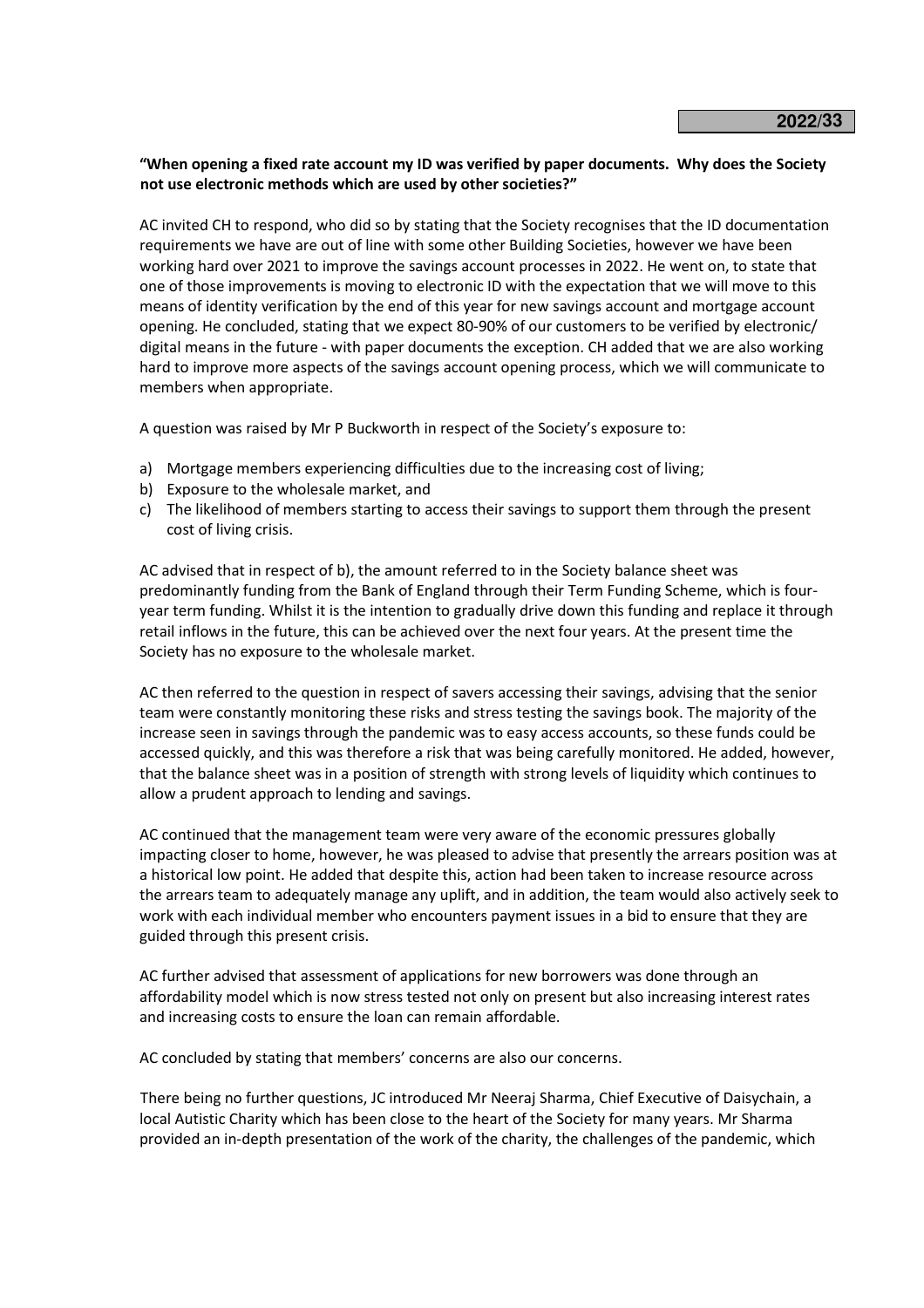had impacted significantly on those accessing the services, and how the service providers had addressed those challenges. He thanked the Society for their support over the last few challenging years which had enabled them to continue with and expand their services.

JC thanked Mr Sharma and invited DB to the floor to announce the result of the polls.

DB advised that voting had already been counted with the vote having closed at 5 p.m. on 21 April.

DB announced the results of the polls as follows: -

| <b>Resolution</b>                                                             | For   | <b>Against</b> |
|-------------------------------------------------------------------------------|-------|----------------|
| 1. To receive the Annual Report and Accounts.                                 | 3,386 | 29             |
| 2. To approve the Report of the Directors on<br>Remuneration.                 | 3,196 | 200            |
| 3. To appoint Price Waterhouse Coopers LLP (PWC) as<br>Auditors.              | 3,314 | 90             |
| 4. To approve the alterations to the rules as stated in<br>the Notice of AGM. | 3,294 | 67             |
| 5. To re-elect Andrew Keith Craddock                                          | 3,298 | 89             |
| 6. To re-elect Robert Cuffe MBE                                               | 3,294 | 95             |
| 7. To Re-Elect John (Jack) Cullen                                             | 3,304 | 86             |
| 8. To Re-Elect Christopher David Hunter                                       | 3,296 | 87             |
| 9. To Re-Elect Katharine Sarah McIntyre                                       | 3,307 | 81             |
| 10. To Re-Elect Angela May Russell                                            | 3,307 | 87             |
| 11. To Re-Elect Christopher Ben White                                         | 3,284 | 100            |
| 12. To Re-Elect Jessica Abigail Williams                                      | 3,295 | 94             |
| 13. To Re-Elect Ian Douglas Wilson                                            | 3,292 | 95             |

DB confirmed that all resolutions were duly carried, and all Directors had been duly re-elected, and he then handed over to JC.

JC commented on the charitable donations raised through voting and was delighted to report that this